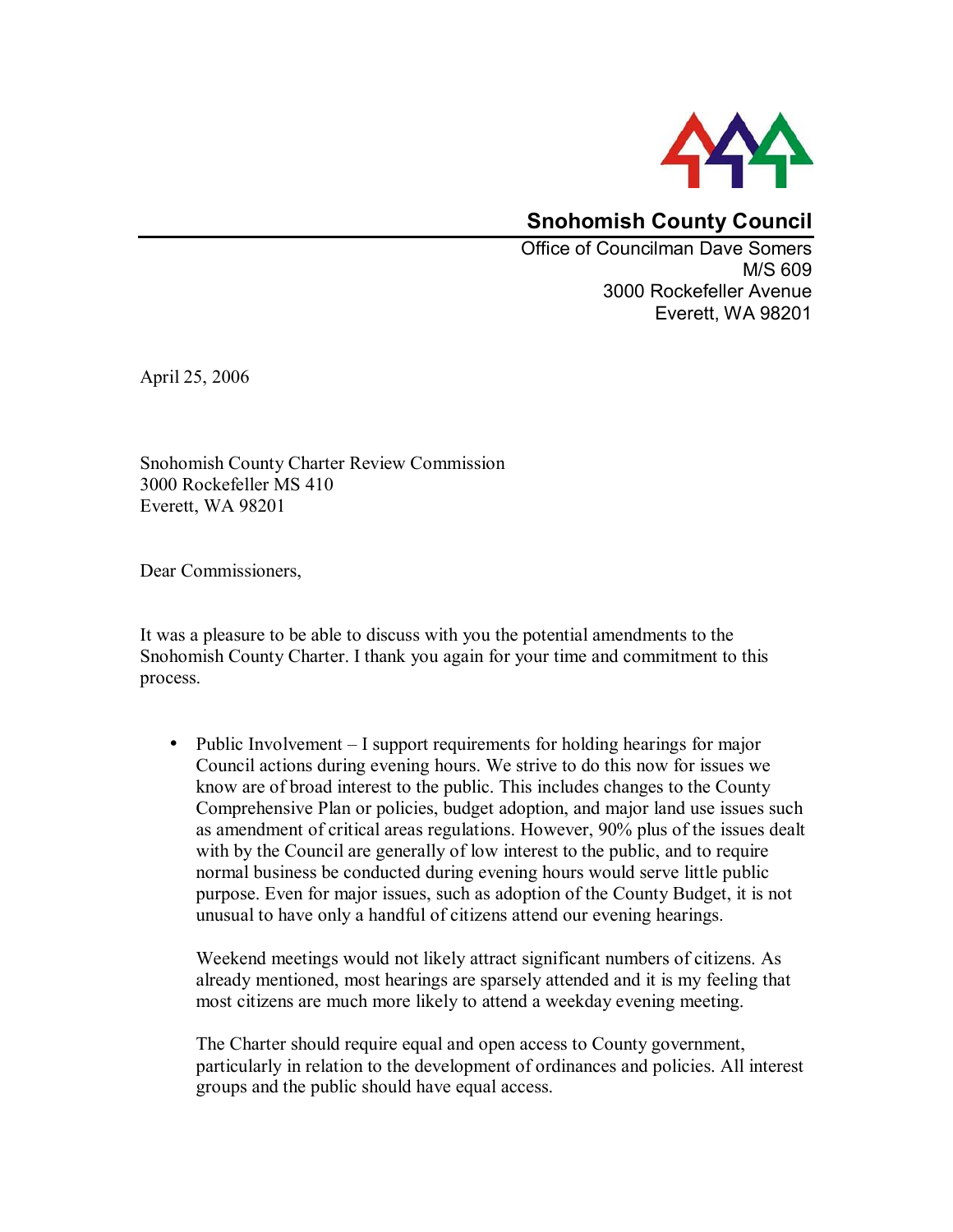I believe this action is possible under the existing Charter.

- Number of Council members  $I$  do not support increasing the number of Council positions. The County Council is primarily a legislative body and our work load is not tied directly to population. In terms of improving representation of the citizens, increasing the number of Council members from 5 to 7 would change the ratio from 1 council member for every 70,000 voters to 1/50,000. I don't feel that that change would make a significant difference in either representation of the voters or the Councils workload. Also, the area of unincorporated county continues to decline as areas are annexed into cities. Finally increasing the size of the Council will result in significantly higher costs to the public for salaries, staffing, travel and benefits, and office space.
- Ombudsman  $-I$  support the creation of an Ombudsman office. Citizens, businesses and others often need unbiased and independent assistance with county issues. I believe this would best be established under the County Council, in a similar manner as the Hearing Examiners office. The Ombudsman would be independent from Council interference, much as the Hearing Examiner is now. I believe this action is possible under the existing Charter.
- Independent Elected Officials  $-$  I think the citizens are well served with independently elected officials. I believe there is more accountability with this system.
- Salary Commission  $-I$  support the establishment of an independent salary commission for elected officials, including the County Council. I believe the current Salary Commission structure is fine but that they should be given the authority to establish the salary rates for all of the elected positions in Snohomish County government.
- Appeals to Superior Court  $-I$  support an amendment to the Charter that would send all land use appeals directly to Superior Court, rather than through the County Council as is currently the practice. I feel the County Council is not well structured to provide an impartial and fair hearing to appellants. I believe this action is possible under the existing Charter.
- Creation of Office of Strategic Planning  $A$ s we discussed, I do not think it appropriate to move our current Long Range Planning Office into the County Council office. Long range planning of land use and economic development issues is a traditional and appropriate role for a planning department under the Executive. I do however believe it appropriate for the Council to create an Office of Strategic Planning to better position the County Council to fulfill it's responsibilities as the legislative body for the County. This office would cover the gamut of legislative issues in a comprehensive manner, including land use, economic development, public works, human services, criminal justice, etc. The